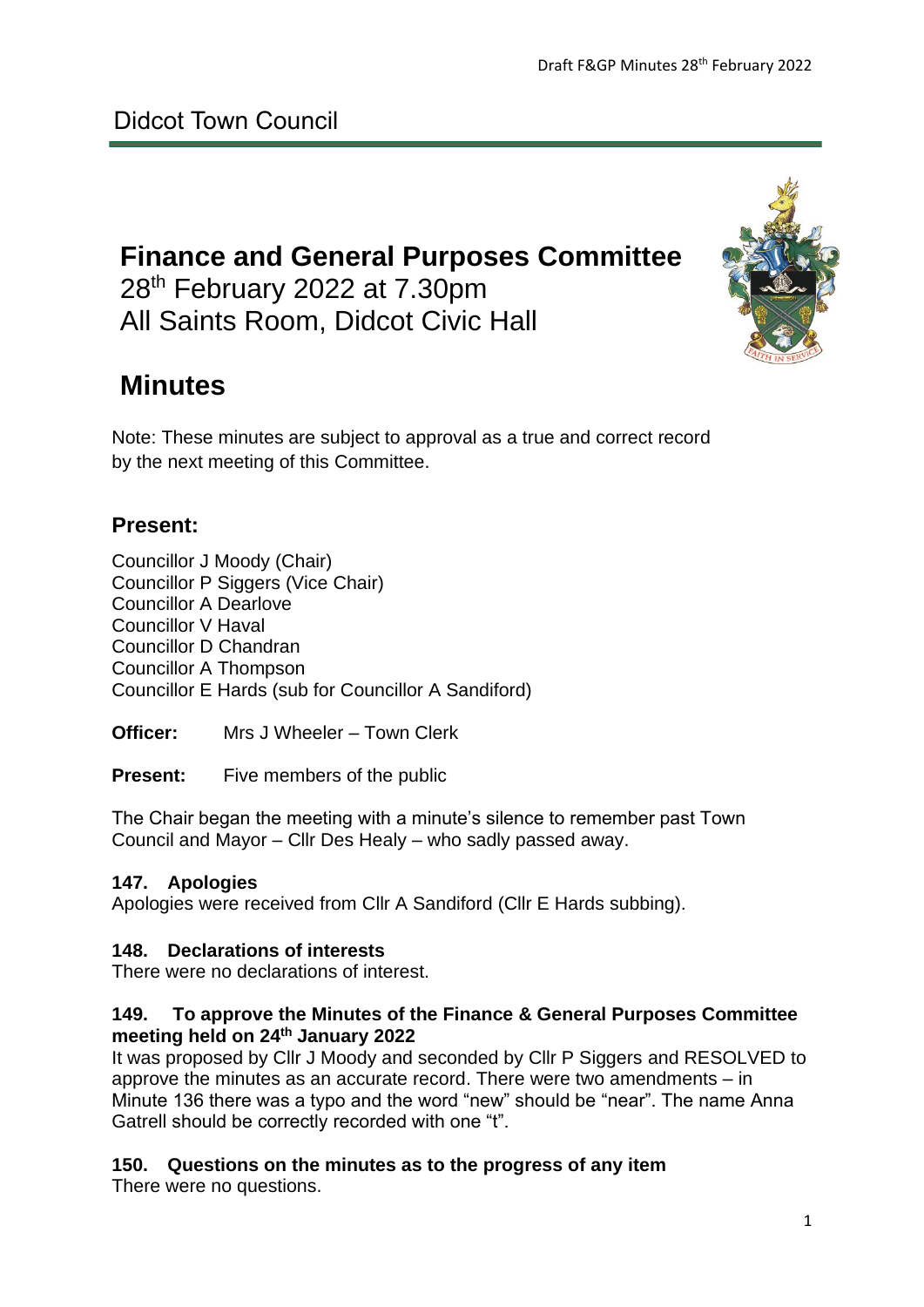It was proposed by Cllr J Moody and seconded by Cllr P Siggers to suspend standing orders to allow the members of the public who were attending in support of their grant applications to speak.

Kathryn Goldsby-West spoke of the difficulties that her charity – Didcot Baby Monday – has experienced since the pandemic. They now had a new venue and new volunteers but it has been difficult to get helpers. This grant will help the charity to continue to help new mothers and their new-born babies.

Tatiana Boucard and Jone Ayres from Sustainable Didcot then spoke in support of their grant application for a Wildlife Café event to be held at the Civic Hall.

Standing orders were reinstated.

### **151. To consider two grant applications**

It was proposed by Cllr A Dearlove and seconded by Cllr E Hards and RESOLVED to approve the grant of £1,265 to Didcot Baby Monday.

It was proposed by Cllr D Chandran and seconded by Cllr E Hards and RESOLVED to approve a grant of £720 to Sustainable Didcot for their Wildlife Café event at the Didcot Civic Hall.

It was also noted that the terms and conditions of the grants will need to be reviewed at the next meeting of the Finance Committee.

### **152. To review the financial reports for January 2022**

The Chair paged through the figures which were noted by the Committee.

#### **153. To consider transfer of funds to ear-marked reserves**

The Committee considered a list of suggested reserves which could benefit from the transfer of the remainder of this year's cost centres to enable projects to not lose their allocated budget. It was agreed that many projects had been impacted due to the pandemic this year and work had not progressed in some areas as planned.

The Chair also wished to add to the list with a new cost centre entitled "Community Projects". This would be made up of the remaining funds left in 201/3188 Grant Aid Fund and 101/1171 Contingency. The community projects could be delivered by the Town Council or by a community body.

It was proposed by Cllr J Moody and seconded by Cllr A Thompson and RESOLVED TO RECOMMEND the ear-marked reserves on the list and the new cost centre.

### **154. To consider a recommendation relating to the future ownership of the new Ladygrove North Community Centre**

The Committee received a presentation from Ben Yallop from Croudace Homes at the last meeting. The recommendation to full Council was to express interest in taking over the management of the new Community Centre on a freehold basis without the payment of management fees. DTC must be consulted on the interior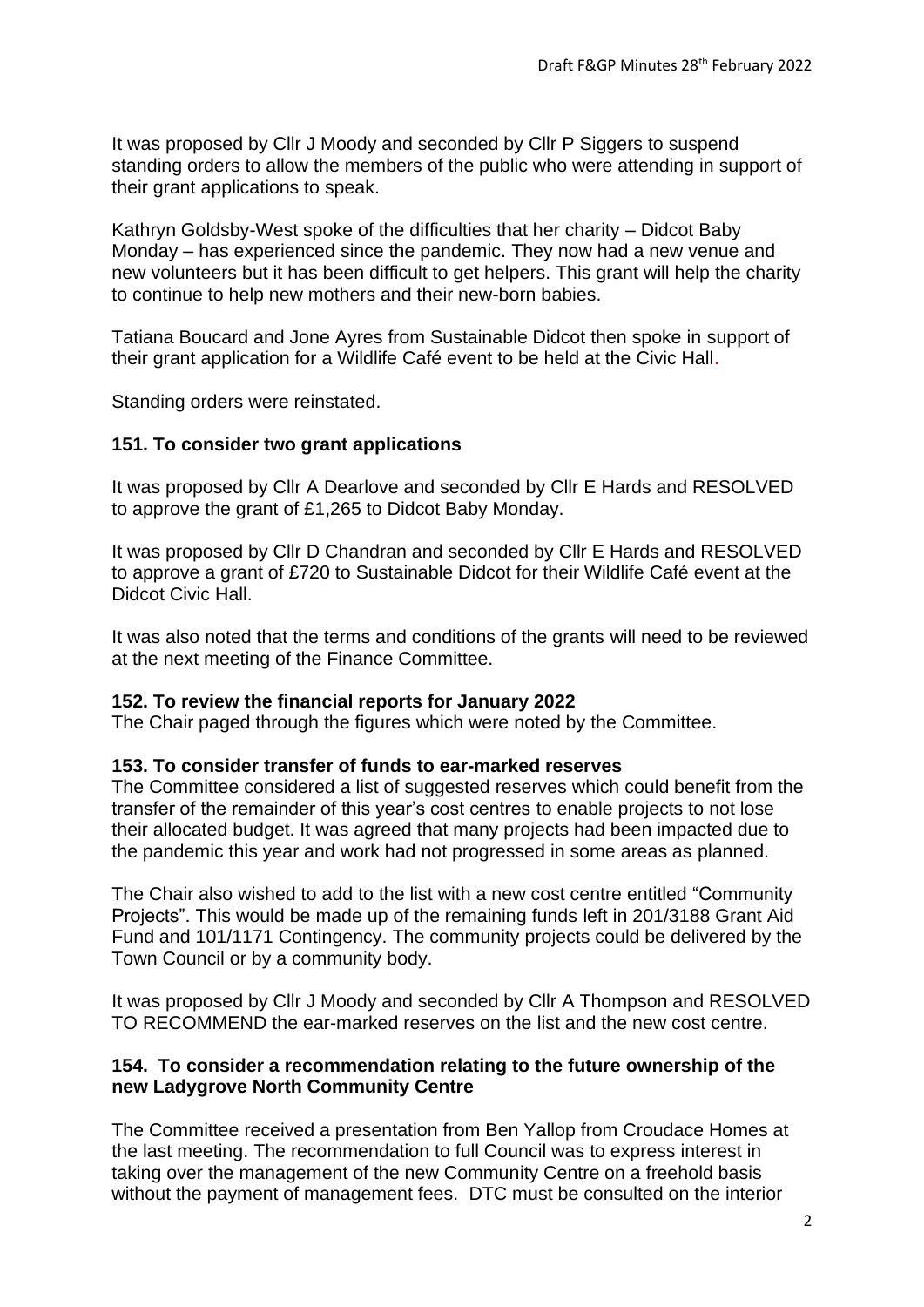layout regarding uni-sex toilets and changing places for adults. DTC would want their legal fees covered by the developer and access to the highway or right of way. It was also agreed that DTC would be interested in ownership of the square garden for outside entertaining space or an agreement for the Community Centre users to have free and unfettered access.

The S106 agreement would result in approx. £60,000 plus (index-linked) of funding to come from the developer to be spent on equipping the new building.

On the terms above, it was proposed by Cllr J Moody and seconded by Cllr P Siggers and RESOLVED TO RECOMMEND that the Town Council approve the future ownership of the new Ladygrove north Community Centre.

# **155. To review the interim report from the internal auditor**

This first report had been delayed by the pandemic resulting in two visits during January 2022. The concerns recorded in the physical cash holdings as recorded in the Omega accounts was noted and the Town Clerk was asked to bring together all the information (some of which was not available to the internal auditor at the time of his visit). A full report would be brought to the March meeting of the F&GP Committee.

## **156. To formally approve the Strategic Risk Register**

It was proposed by Cllr J Moody and seconded by Cllr P Siggers to approve the Strategic Risk Register for 2020-2021. The Town Clerk was asked to bring an updated Strategic Risk Register for 2021-2022 to the Committee for the April meeting. There is a generic risk register that is currently being worked on and will be available for review before the next AGAR goes to the auditor.

### **157. To consider the amendments to the legal documentation for the future running of Ladygrove Community Hall**

The revised wording of the variation was considered along with the asset inventory supplied by the solicitor. Cllr V Haval informed the Committee that the inventory was not complete and she had been discussing this list with one of the former trustees.

It was proposed by Cllr J Moody and seconded by Cllr V Haval and RESOLVED TO RECOMMEND that the variation is approved but with the proviso that the school and the community group work together to approve a full inventory list including any missing items.

# **158. To consider the option to rent or purchase a franking machine**

After some discussion it was AGREED to ask the Town Clerk to investigate the use of PPI envelopes which may be cheaper as it would negate the need for a franking machine. The item would come back to the March Finance meeting.

# **159. To consider the receipt of any CIL monies**

It was proposed by Cllr J Moody and seconded by Cllr P Siggers and RESOLVED to request that any CIL monies be paid into the Town Council bank account.

# **160. To recommend a loan from the Public Works Loans Board**

The Committee considered the report from the Town Clerk regarding the process of applying for a loan from the Public Works Loan Board for the building of the new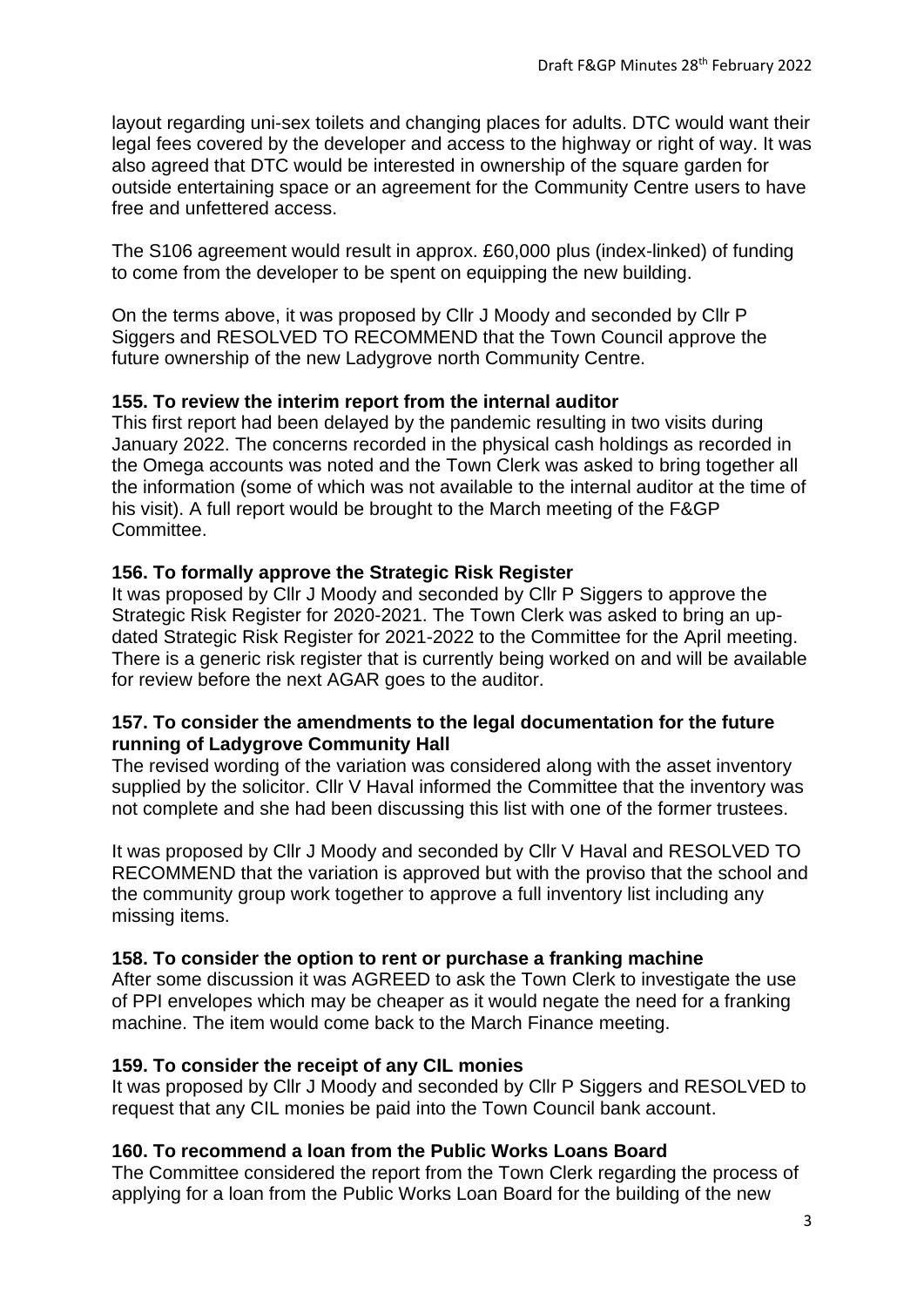Community Pavilion at Edmonds Park. Depending on the method of build which was detailed in the notes from the recent meeting of the Pavilion and Splash Park Working Group – the costs would range from £1.5m for an off-site build up to £2.5m for a traditional build.

The Committee wanted to apply for a loan of £1.5M but with the proviso that this sum could be far less if grants were identified to reduce this sum. Our current loans cost the Town Council £122,604 a year and these will remain in place until 2035 – 2037.

It was proposed by Cllr J Moody and seconded by Cllr A Dearlove and RESOLVED TO RECOMMEND the following:

- 1. Approval of the option to appoint a professional company to complete the tender documents for the Community Pavilion on the Contracts Finder website. The cost would be in the region of £2,000.
- 2. Approval in principle for the Town Clerk to start the Public Works Loan Board application process whilst the tender documents are being prepared. The loan would be for £1.5m for 20 years repayment but this would come back to Council for final approval once more detailed costings are available. The repayment term would be finalised plus a review of the loan required once grant sums are supplied.
- 3. Approval of a full set of Unaudited Financial Statements from DCK at a cost of £645 + VAT. This would be posted in the finance area of the website to enable residents to review more information about the Town Council finances and in particular the financing of this project.

### **161. To consider the management of the Fleet Meadow Community Building as a trust and to investigate the formation of a trust for the future new Community Pavilion at Edmonds Park**

The Fleet Meadow Community Pavilion is due to come under the management of the Town Council following the difficulties that the trustees have found in getting other residents to become trustees. The Town Clerk has been taking advice on whether the management model of either transfer of the current charity or the creation of a new charitable trust would be possible.

The advantages and disadvantages were detailed in a report and it may be possible to put other Community buildings under the same management model. This would mean that many of the community buildings run by the Town Council would be run as a charitable not for profit body. Charity law is complex and there is more work that needs to be completed.

It was proposed by Cllr J Moody and seconded by Cllr A Thompson and RESOLVED TO RECOMMEND that:

- 1. The Town Clerk progresses the future of the Fleet Meadow Community Centre as a charitable trust.
- 2. The Town Clerk takes the necessary legal advice on the set up of this trust
- 3. That further investigation is carried out to consider the benefits of a charitable trust for other DTC buildings but not the Civic Hall or the Willowbrook Leisure Centre.

### **162. To note the progress report on items not on this agenda.**